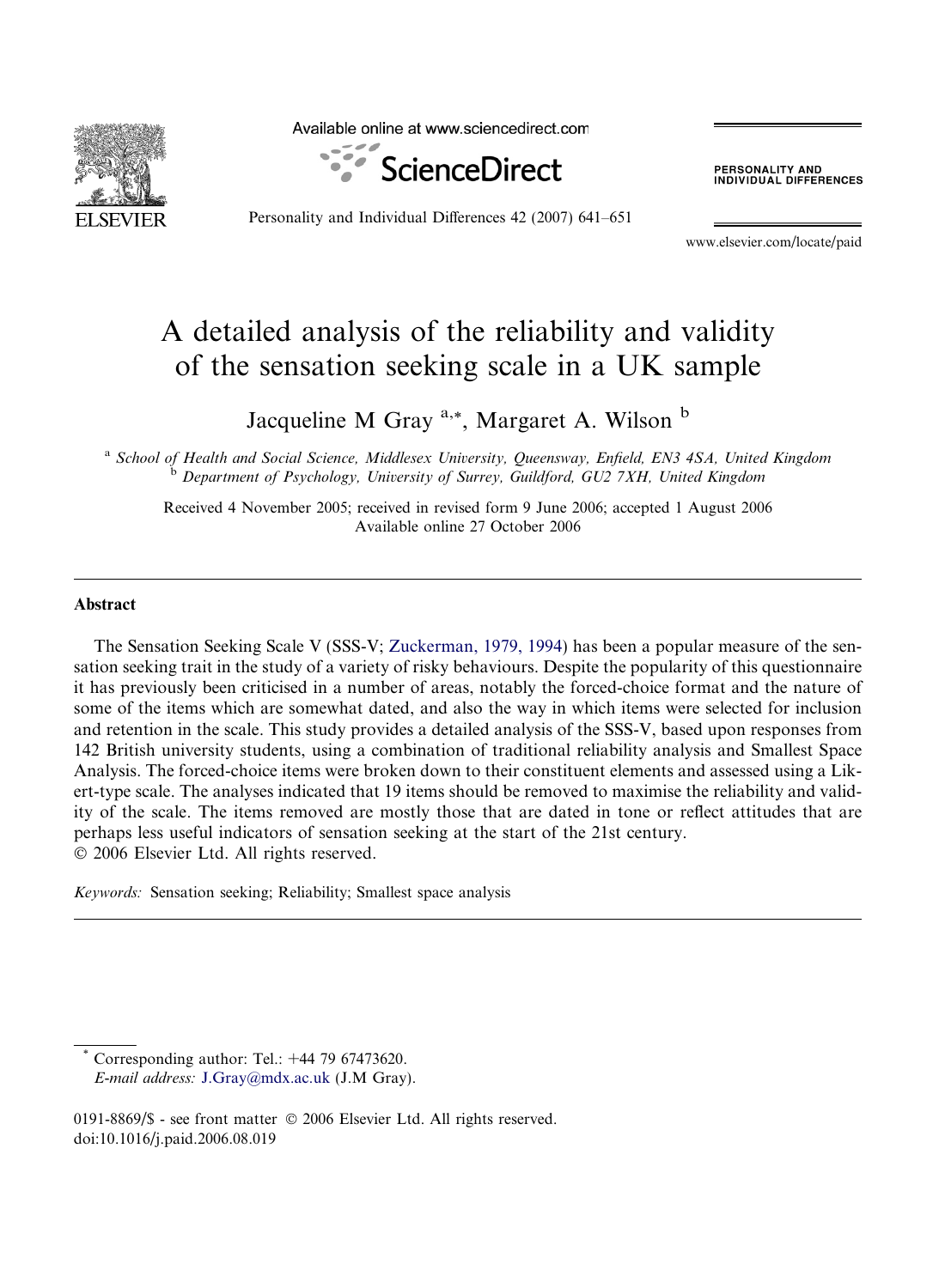## 1. Introduction

The concept of a sensation seeking personality trait was developed by [Zuckerman \(1979, 1994\)](#page--1-0) to account for differences in people's willingness to participate in risky activities across a wide range of behaviours. Sensation seeking is ''a trait defined by the seeking of varied, novel, complex and intense sensations and experiences, and the willingness to take physical, social, legal and financial risks for the sake of such experience.'' ([Zuckerman, 1994, p 27](#page--1-0)). The Sensation Seeking Scale has gone through a number of stages in its development and whilst there is a Sensation Seeking Scale VI, the most widely used version is still the Sensation Seeking Scale V (SSS-V). The SSS-V consists of four sub-scales; Thrill and Adventure Seeking (TAS), Experience Seeking (ES), Boredom Susceptibility (BS) and Disinhibition (DIS). Since its development the SSS-V and the four sub-scales have been found to be very reliable [\(Zuckerman, Eysenck, & Eysenck, 1978](#page--1-0)) and to associate with a wide range of behaviours. These include recreational activities such as mountaineering, scuba diving and adventure travel (e.g. [Cronin, 1991; Fowler, von Knorring,](#page--1-0) [& Oreland, 1980; Gilchrist, Povey, Dickinson, & Povey, 1995; Heyman & Rose, 1979](#page--1-0)) pro-social risk taking among groups such as fire fighters, police and bomb disposal experts (e.g. [Goma-i-](#page--1-0)[Freixanet, 1995; Glicksohn & Bozna, 2000; Levenson, 1990\)](#page--1-0) and anti-social risk takers such as criminals, drug users and risky drivers (e.g. [Horvath & Zuckerman, 1993; Rosenbloom, 2003\)](#page--1-0).

The structure and item content of the SSS-V has previously been tested in a variety of different cultural contexts such as Israel [\(Birenbaum, 1986](#page--1-0)), France [\(Carton, Jouvent, & Widlocher, 1992](#page--1-0)) and China ([Wang et al., 2000](#page--1-0)). Using various methodologies, these studies have found the four sub-scales proposed by [Zuckerman \(1994\)](#page--1-0), although some items have been shown to load onto different sub-scales or to be unreliable. However, in a Canadian sample the structure was found to be similar to those in US samples ([Rowland & Franken, 1986\)](#page--1-0).

The original SSS-V consists of 40 forced-choice items, with 10 items relating to each of the TAS, ES, BS and DIS sub-scales. [Zuckerman \(1994\)](#page--1-0) argues that this format is valid for this questionnaire and that participants do not report any difficulty making the necessary choices. However, the forced-choice format means that some potentially useful information is lost as it does not provide any indication of the extent to which participants agree or disagree with the items, and it also assumes participants' responses are adequately reflected in the choice available [\(Fife-Schaw, 2000\)](#page--1-0). Whilst the SSS Form VI created by [Zuckerman \(1984\)](#page--1-0) does not use a forced choice format, it only includes the TAS and DIS sub-scales, and does therefore not include all the aspects of sensation seeking.

A number of criticisms have previously been made of the SSS and the way it is used. Certain items on the scale, such as drug or alcohol use or sexual behaviour, are the same behaviours that the scale is frequently used to measure [\(Arnett, 1994\)](#page--1-0). Arnett also identifies as problematic the forced-choice format of the questionnaire and that some of the terms used, such as 'hippies, 'jet-set' and 'queer' now sound dated [\(Arnett, 1994](#page--1-0)). Subsequently [Zuckerman \(1996\)](#page--1-0) has revised some of these terms, but it is unclear whether this revision has entirely brought the scale up to date. Despite the criticisms of the SSS-V, and the fact that both Arnett and [Zuckerman \(1994\)](#page--1-0) have provided revised versions of the sensation seeking scale that do not rely on a forced choice format, this scale is still widely used ([Zuckerman, 1996](#page--1-0)).

A more fundamental issue is perhaps that raised by [Jackson and Maraun \(1996a\)](#page--1-0), and subsequently discussed by [Zuckerman \(1996\) and Jackson and Maraun \(1996b\).](#page--1-0) Jackson and Maraun